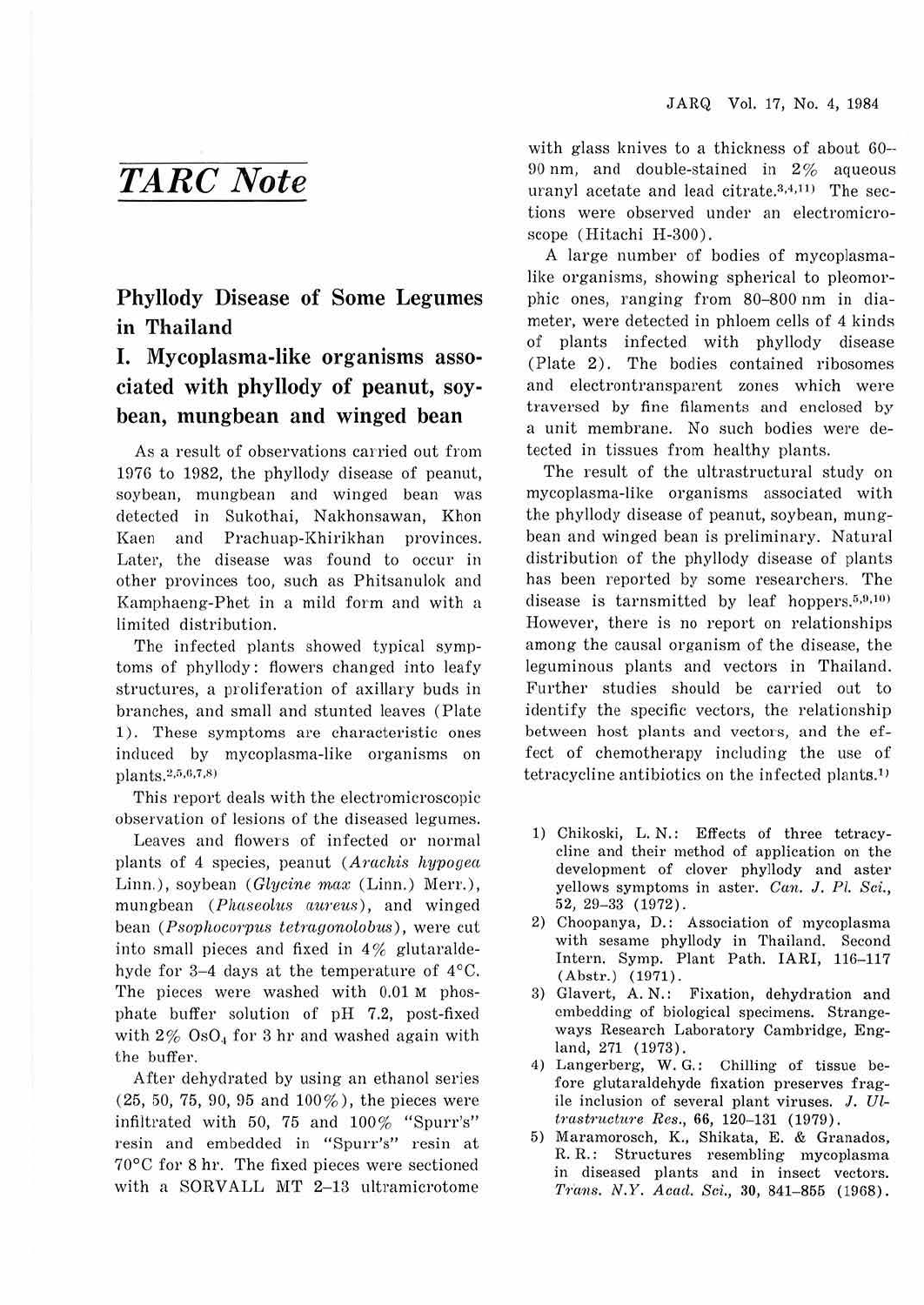

Plate 1. Symptom of phyllody disease 1: Peanut, 2: Soybean, 3: Mungbean, 4: Winged bean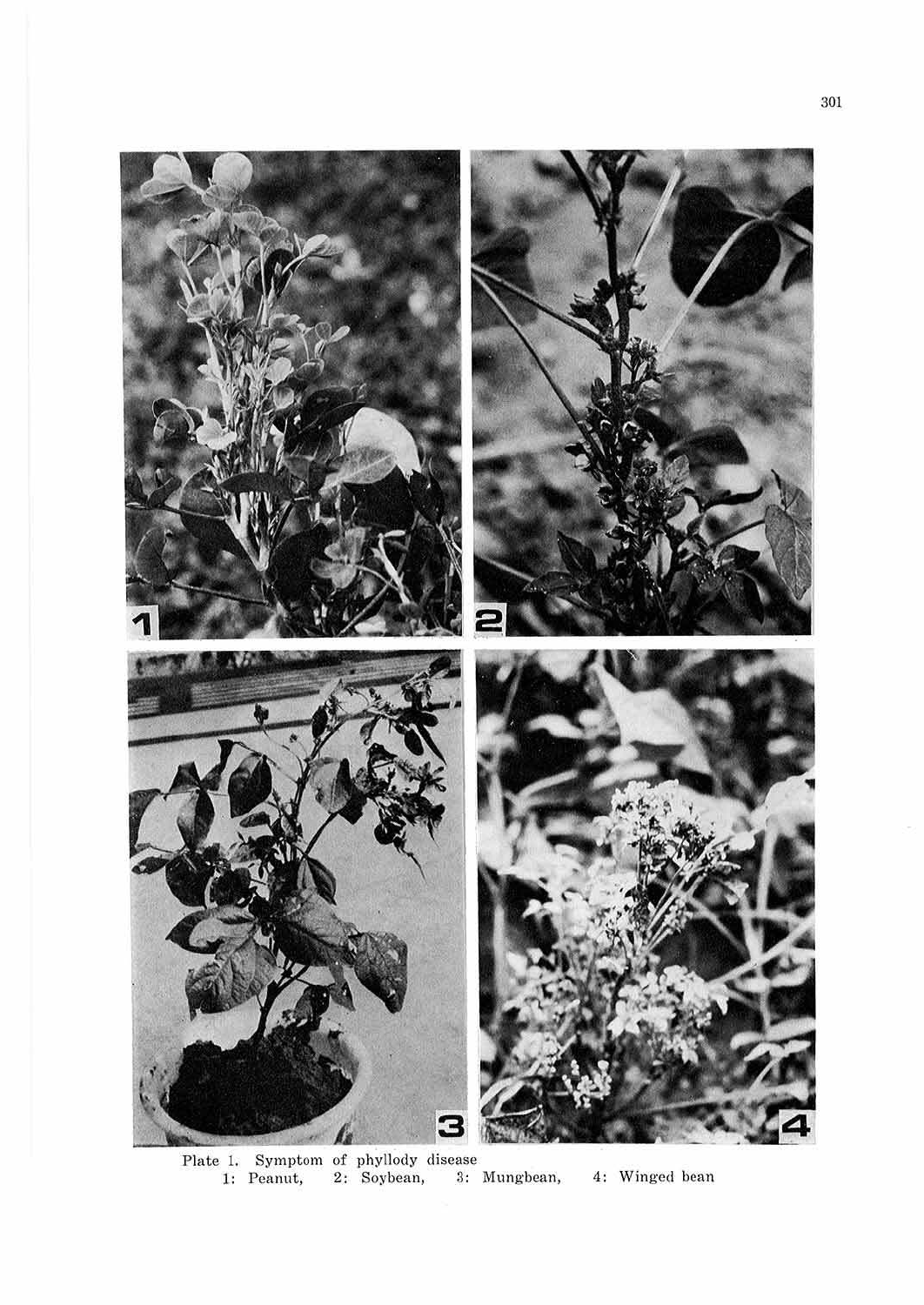

Plate 2. Micoplasma-like organisms detected in phloem cells of plants infected with phyllody disease A: Peanut, B: Soybean, C: Mungbean, D: Winged bean